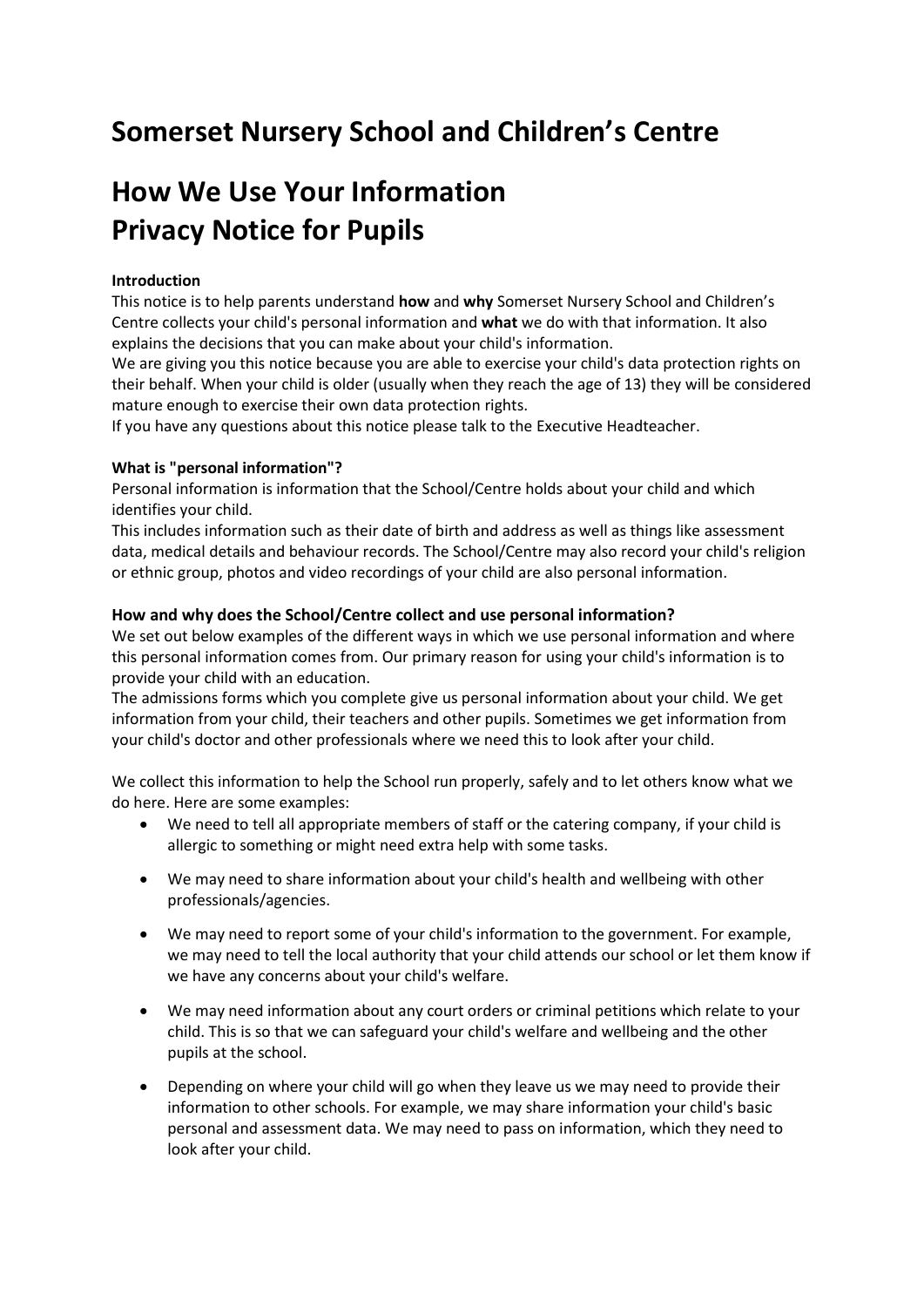- We may need to share information with the police or our legal advisers if something goes wrong or to help with an inquiry. For example, if one of your child's classmates is injured at school or if there is a burglary.
- Occasionally we may use consultants, experts and other advisors to assist the School/Centre in fulfilling its obligations and to help run the School/Centre properly. We might need to share your child's information with them if this is relevant to their work.
- If your child has misbehaved in a serious way, and the police have become involved, we may need to use information about the action taken by the police.
- We may share some information with our insurance company to make sure that we have the insurance cover that we need.
- We may share your child's academic and (where fair) their behaviour records with you or their education guardian so you can support their schooling.
- We will only share your child's information with other people and organisations when we have a good reason to do so. In exceptional circumstances, we may need to share it more widely than we would normally.
- Sometimes we use photographs and videos for teaching purposes, for example, to record an activity. If you have any concerns about us using photographs or videos of your child please speak to your child's keyworker or the Executive Headteacher.
- We sometimes use contractors to handle personal information on our behalf. The following are examples:

- IT consultants who might access information about your child when checking the security of our IT network; and

- we use third party "cloud computing" services to store some information rather than the information being stored on hard drives located on the school site.

If you have any concerns about the above, please speak to the Executive Headteacher.

#### **Who do we share pupil information with?**

We routinely share pupil information with:

- The Department for Education. We share pupils' data with the Department for Education on a statutory basis. This data sharing underpins school funding and educational attainment policy and monitoring.
- Our local authority. We are required to share information about our pupils with our local authority under section 3 of The Education (Information About Individual Pupils) (England) Regulations 2013.
- London Grid for Learning (LGFL)
- Schools that the pupil's attend after leaving us.
- Outside third party agencies such as the NHS and Newpin.
- Wonde<https://www.wonde.com/data-protection-policy>
- Edenred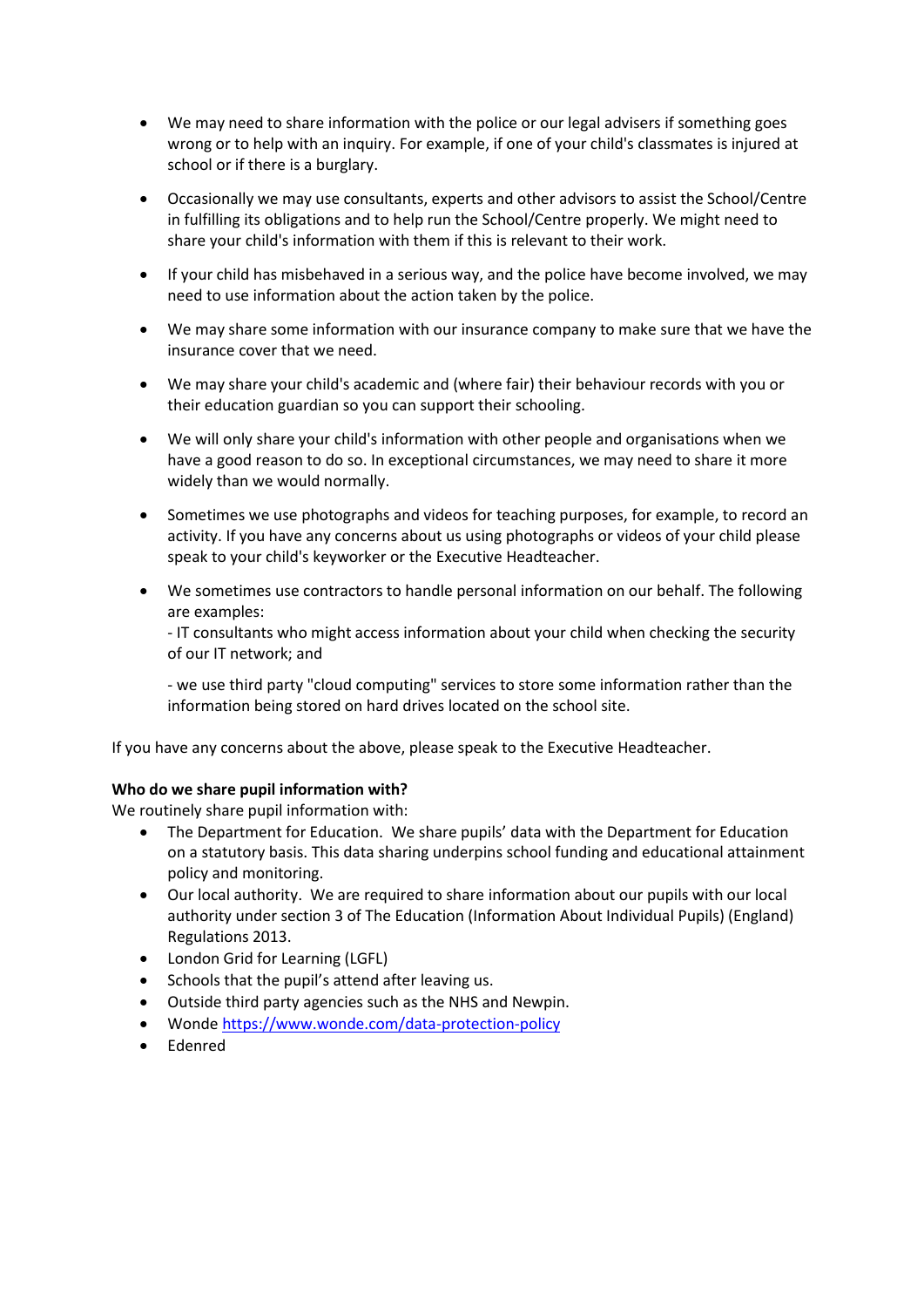## **Our legal grounds for using your information**

This section contains information about the legal basis that we are relying on when handling your child's information.

#### **Public interests**

This means that the processing of your child's data is necessary for public interests. The School/Centre relies on public interests for most of the ways in which it uses your child's information.

Specifically, the School/Centre has a public interest in:

- Providing your child with an education.
- Safeguarding and promoting your child's welfare and the welfare of other children.
- Promoting the objectives and interests of the School/Centre.
- Facilitating the efficient operation of the School/Centre.
- Ensuring that all relevant legal obligations of the School/Centre are complied with.

If you object to us using your child's information where we are relying on our public interests as explained above please speak to the Executive Headteacher.

#### **Legal obligation**

Where the School/Centre needs to use your child's information in order to comply with a legal obligation, for example to report a concern about your child's wellbeing to Children's Services, we may also have to disclose your child's information to third parties such as the courts, the local authority or the police where legally obliged to do so.

#### **Legitimate interest**

Personal data may be processed on the basis that the School/Centre has a legitimate interest in processing that data, provided that such legitimate interest is not overridden by the rights or freedoms of the child.

The School/Centre must also comply with an additional condition where it processes special categories of personal information. These special categories include: personal information revealing racial or ethnic origin, political opinions, religious or philosophical beliefs, genetic information, biometric information, health information, and information about sex life or orientation.

#### **Vital interests**

To protect the vital interests of any person where that person cannot give consent, for example, if they are seriously hurt and are unconscious.

#### **Legal claims**

The processing is necessary for the establishment, exercise or defence of legal claims. This allows us to share information with our legal advisors and insurers.

#### **Collecting Personal Information**

We may ask for your consent to use your child's information in certain ways. If we ask for your consent to use your child's personal information you can take back this consent at any time. Any use of your child's information before you withdraw your consent remains valid. Please speak to your child's key worker or the Executive Headteacher if you would like to withdraw any consent given.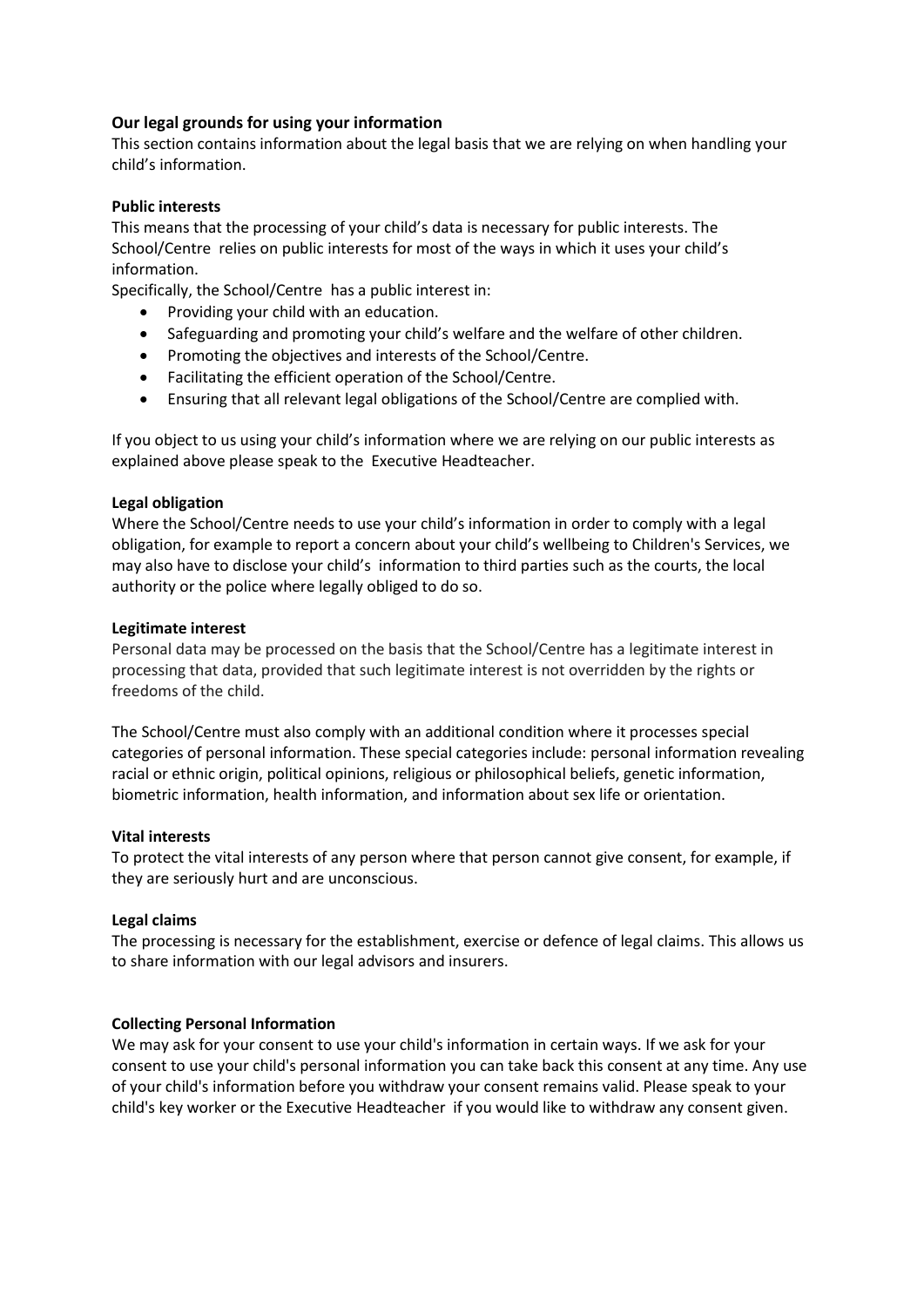## **Sending information to other countries**

We may send your child's information to countries which do not have the same level of protection for personal information as there is the UK. For example, we may store your child's information on cloud computer storage based overseas or communicate with you about your child by email when you are overseas (for example, when you are on holiday).

The European Commission has produced a list of countries which have adequate data protection rules. The list can be found here: http://ec.europa.eu/justice/data-protection/internationaltransfers/adequacy/index\_en.htm

If the country that we are sending your information to is not on the list or, is not a country within the EEA (which means the European Union, Liechtenstein, Norway and Iceland) then, it might not have the same level of protection for personal information as there is the UK.

We will provide you with details about the safeguards which we have in place outside of this privacy notice. If you have any questions about the safeguards that are in place please contact the Executive Headteacher.

## **For how long do we keep your child's information?**

We keep your child's information for as long as we need to in order to educate and look after them. We will keep certain information after your child has left the School/Centre.

In exceptional circumstances, we may keep your child's information for a longer time than usual, but we would only do so if we had a good reason and only if we are allowed to do so under data protection law.

## **What decisions can you make about your child's information?**

From May 2018 you will be able to make various decisions about your child's information. Some of these are new rights whilst others build on your child's existing rights. Your child's rights are as follows:

- if information is incorrect you can ask us to correct it;
- you can also ask what information we hold about your child and be provided with a copy. We will also give you extra information, such as why we use this information about your child, where it came from and what types of people we have sent it to;
- you can ask us to delete the information that we hold about your child in certain circumstances. For example, where we no longer need the information;
- you can ask us to send you, or another organisation, certain types of information about your child in a format that can be read by computer;
- our use of information about your child may be restricted in some cases. For example, if you tell us that the information is inaccurate we can only use it for limited purposes while we check its accuracy.